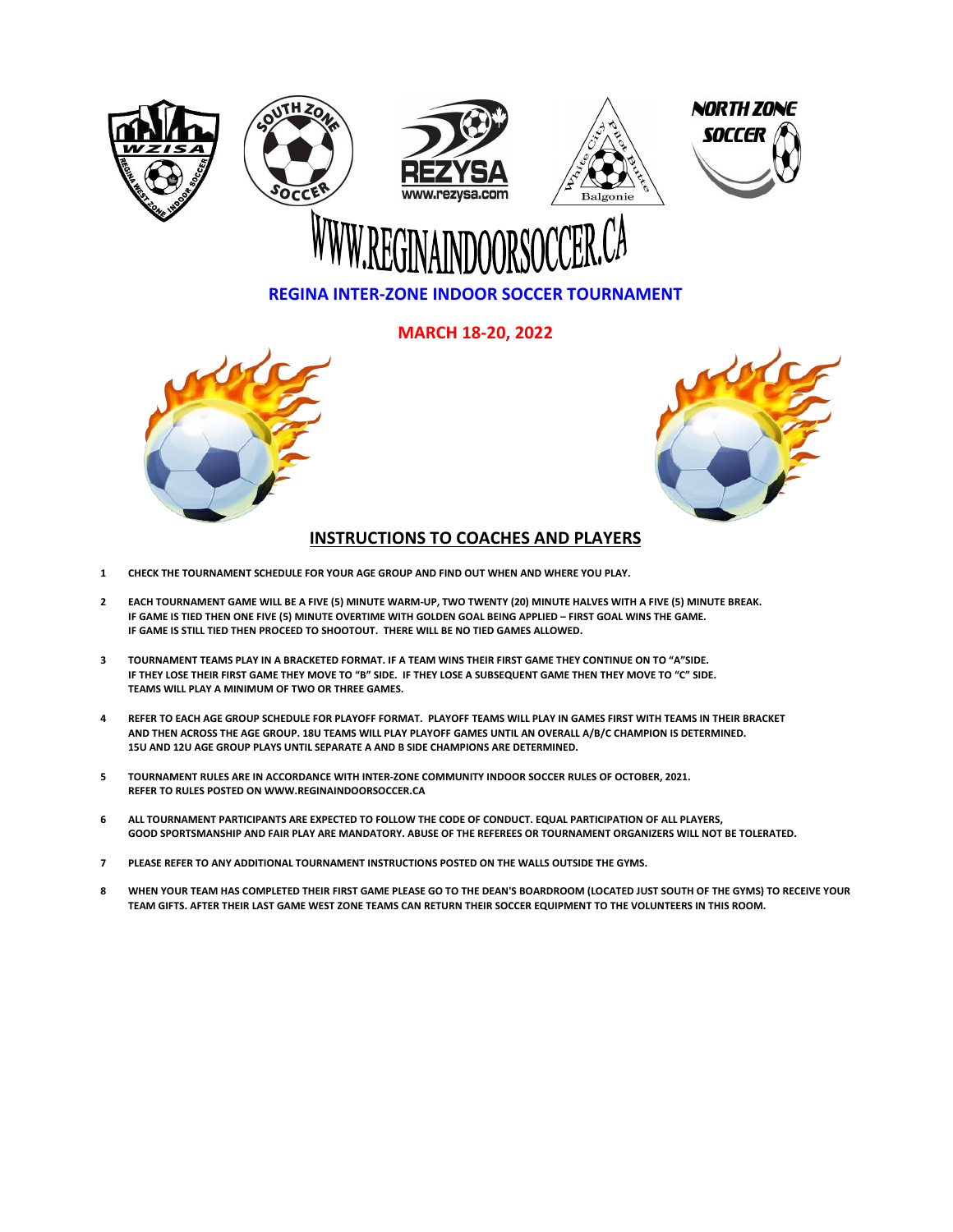### **REGINA INTER-ZONE INDOOR SOCCER CODE OF CONDUCT**

All players, coaches, league officials, referees, parents and spectators must comply with the following code of conduct. Remember the goal of community soccer is to have fun, learn some soccer and team skills, and enjoy the soccer experience. All the coaches and league officials are volunteers.

We want the children and youth who take part in our league to play soccer in a positive atmosphere free from foul and abusive language, undue pressure, embarrassment, harassment, prejudice and violence.

Please help us to achieve this aim by abiding by this simple code:

- Play fairly! Do not violate the rules to gain an unfair advantage.
- Foul or abusive language from players, coaches, parents or spectators will not be tolerated.
- Violent or over-aggressive play will not be tolerated.
- Never dispute a referee's decision they are seeing the action from a different angle than you are and they can make mistakes, just like anyone.
- The health and safety of players is paramount. Do not encourage players to continue playing if they are obviously injured or unwell. Do not encourage players to cause injury to other players.
- Coaches are strongly advised to give all of their players an equal amount of playing time. It's no fun being on the sideline.
- Coaches, parents and spectators are expected to let all players play without being screamed and shouted at from the sidelines.
- Encourage and applaud all players, not just those on your team.
- Demonstrate respect for team-mates, coaches, referees and league officials.
- Respect the facilities in which you play.
- Maintain self-control at all times it is only a game!!
- Always attempt to contribute to the betterment of the soccer experience.
- Respect your opponents at all times. Players and teams should always be humble in victory and gracious in defeat. Do not run up the score against a weaker opponent.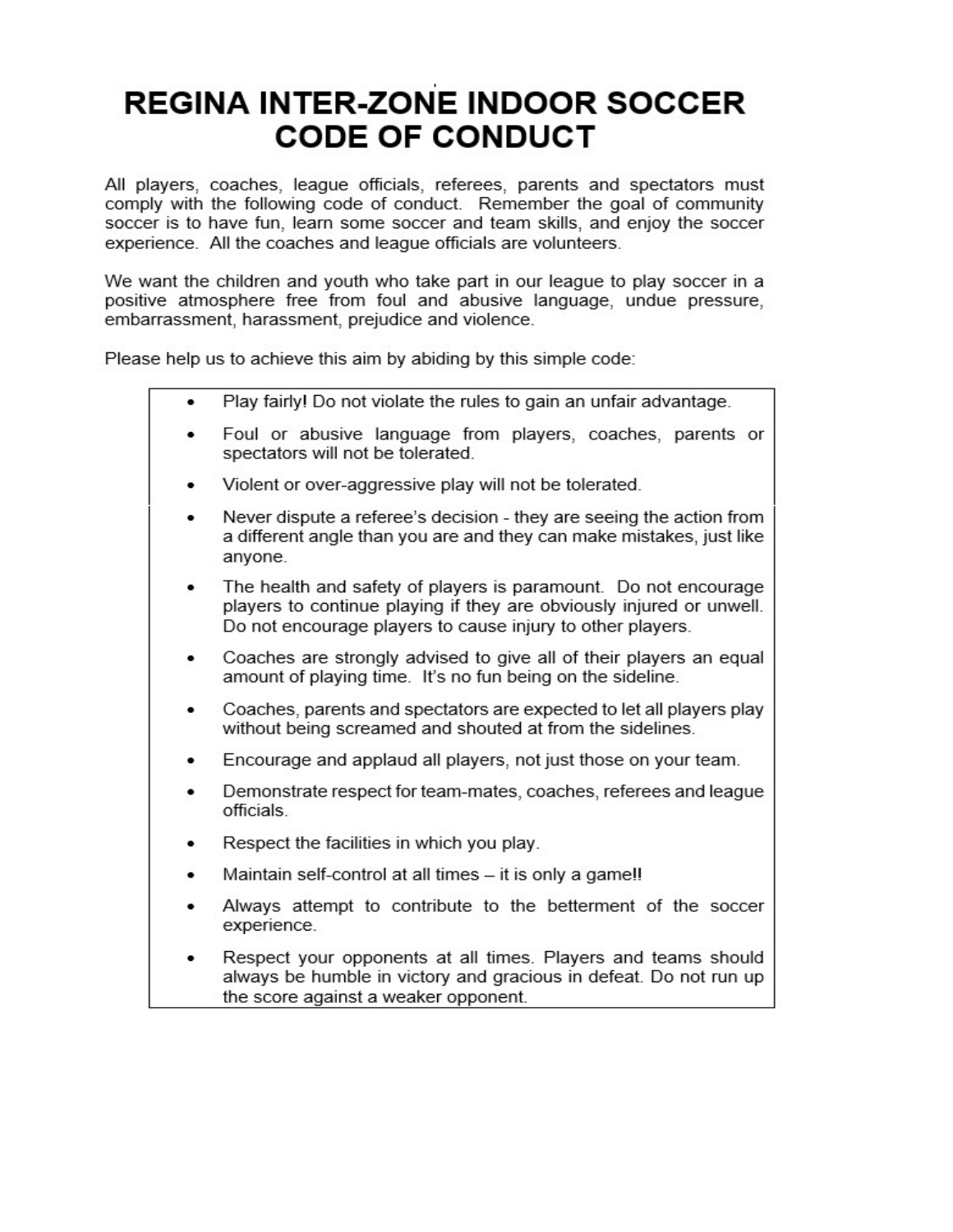# **U18 Age Group U15 Age Group**

**Striker Bracket Team Striker Bracket Team Keeper Bracket Team**

**NZ Revolution NZ Thrashers SZ Ireland EZ Armada EZ Red Bulls WZ Storm EZ Mutiny WZ Thunder WZ Lightning WZ Wizards NZ Reapers EZ Wolfpack SZ Canada EZ Impact TAYSA Condors**

| U12 Age Group               |                            |                            |                         |
|-----------------------------|----------------------------|----------------------------|-------------------------|
| <b>Striker Bracket Team</b> |                            | <b>Keeper Bracket Team</b> |                         |
|                             | <b>SZ Spain</b>            |                            | <b>WZ Raiders</b>       |
|                             | <b>NZ Adrenaline</b>       |                            | <b>EZ AC Milan</b>      |
|                             | <b>WZ Rebels</b>           |                            | <b>SZ Italy</b>         |
|                             | <b>EZ Man City</b>         |                            | <b>EZ Barcelona</b>     |
|                             | <b>EZ Celtic</b>           |                            | <b>NZ Fury</b>          |
|                             | <b>WZ Trail Blazers</b>    |                            | <b>TAYSA Wolverines</b> |
|                             | <b>Pilot Butte Cameros</b> |                            |                         |



**Venues: University of Regina Gyms**

# **MARCH 18-20, 2022 Inter-zone Soccer Tournament**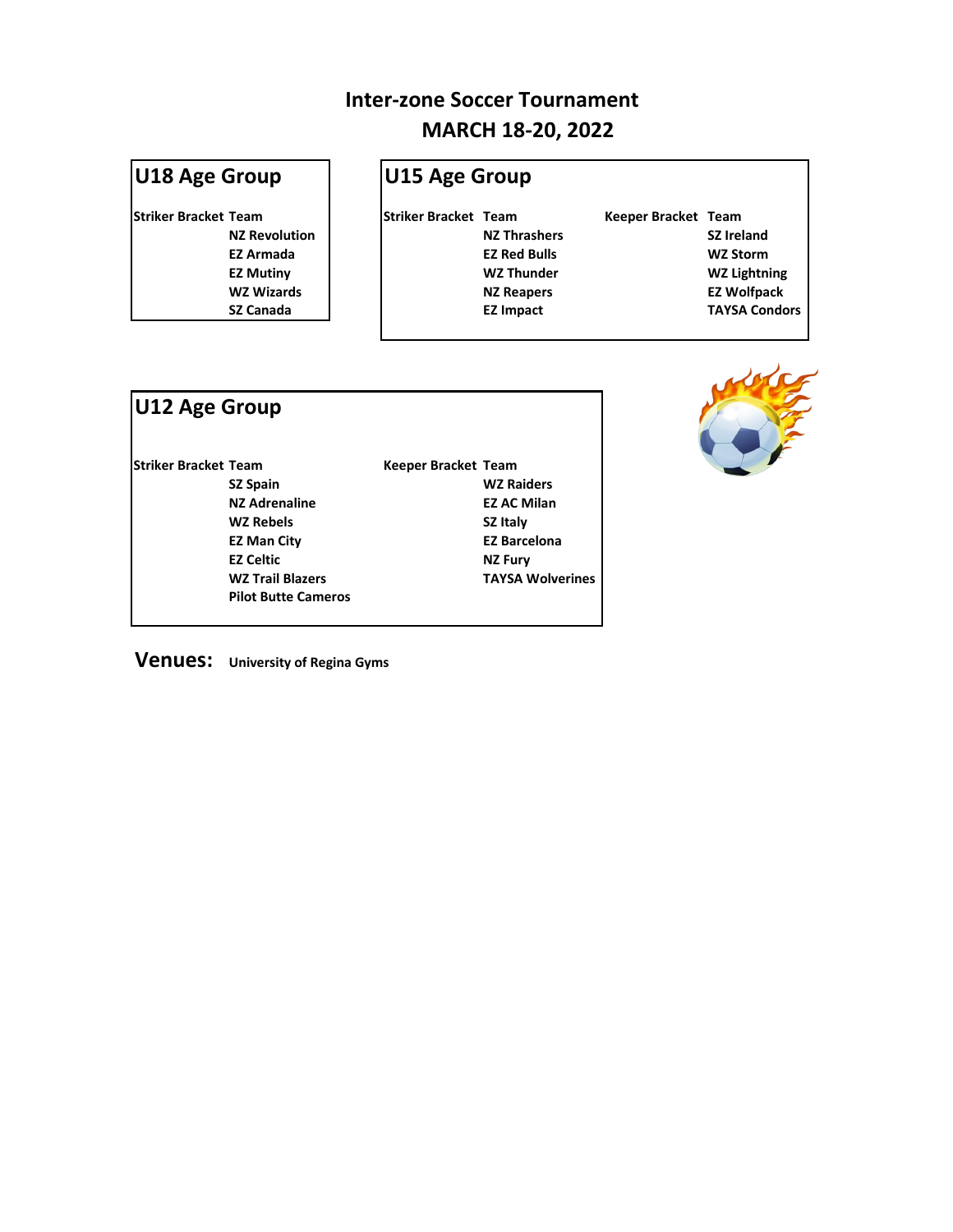# **C-Side**



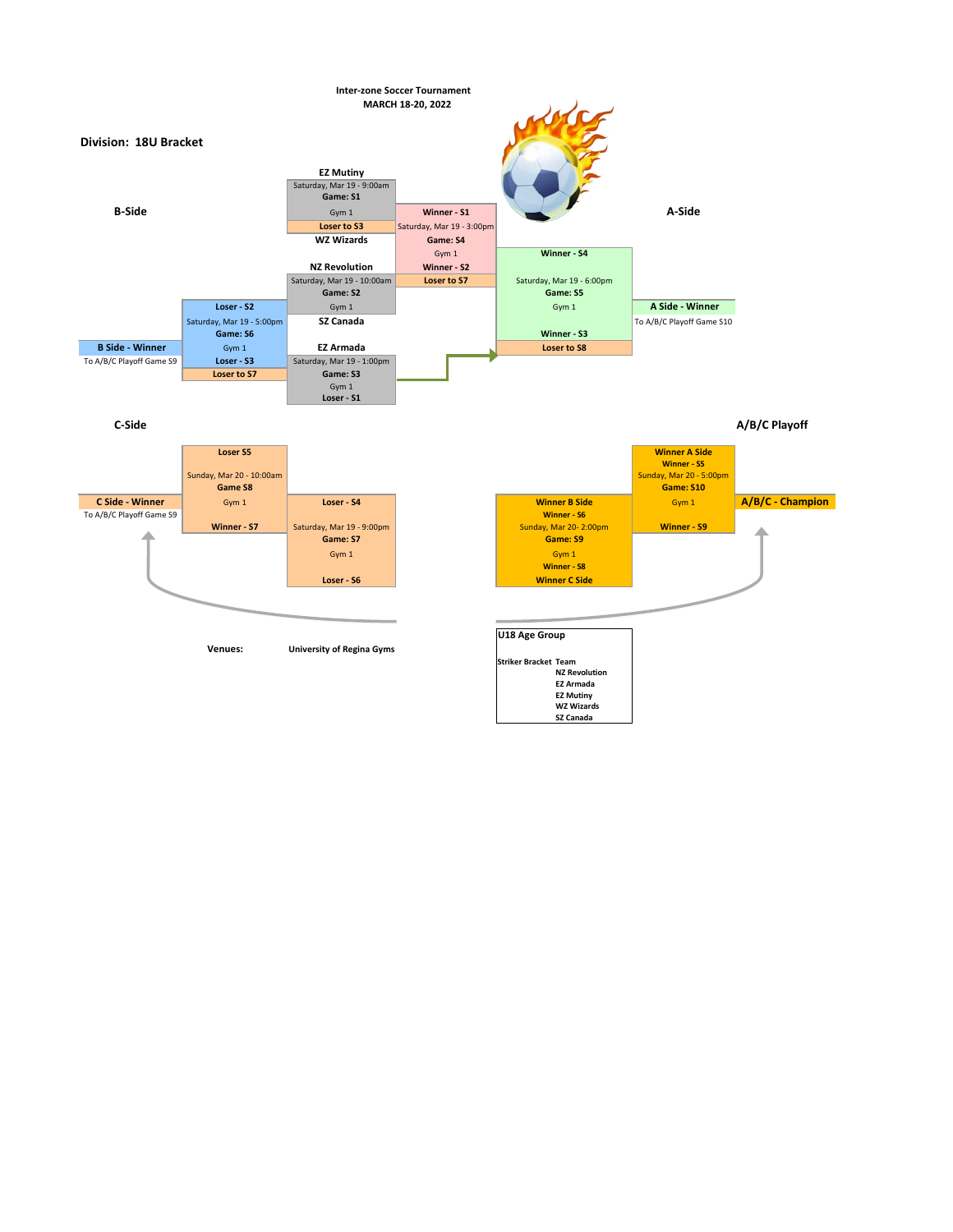|                         |                    | <b>Sunday - 11:00am</b> | <b>NZ Thrashers</b> |  |
|-------------------------|--------------------|-------------------------|---------------------|--|
|                         |                    | <b>Game: S7</b>         | <b>EZ Red Bulls</b> |  |
|                         | <b>Winner - S7</b> | Gym 1                   | <b>WZ Thunder</b>   |  |
|                         | Mar-20             |                         | <b>NZ Reapers</b>   |  |
|                         | Sunday - 3:00pm    | Loser - S6              | <b>EZ Impact</b>    |  |
|                         | <b>Game S8</b>     |                         |                     |  |
| <b>Striker C Winner</b> | Gym 2              |                         |                     |  |
|                         |                    |                         |                     |  |
|                         | Loser - S5         |                         |                     |  |

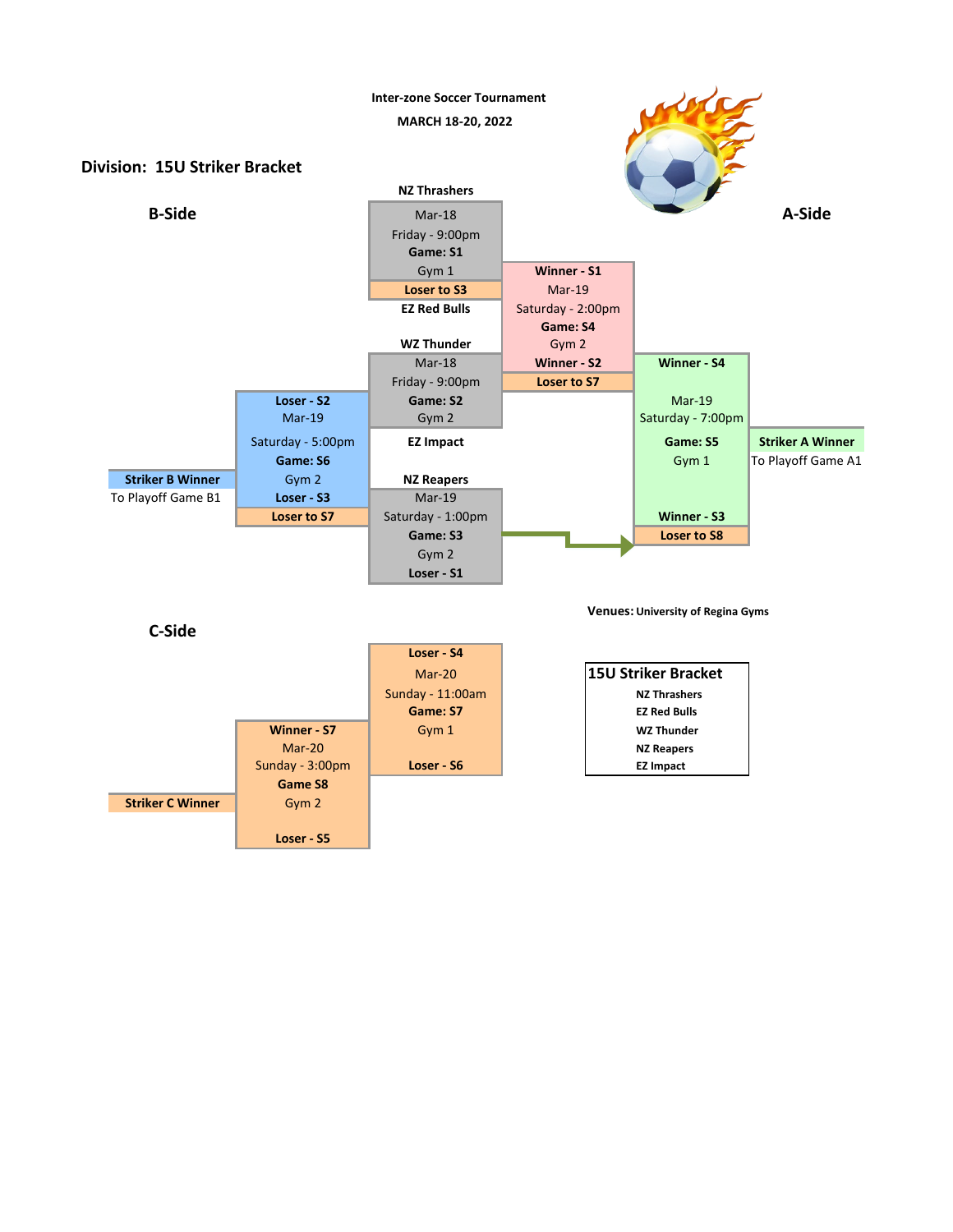**Inter-zone Soccer Tournament**

**MARCH 18-20, 2022**

**Division: 15U Keeper Bracket**









# **B-Side**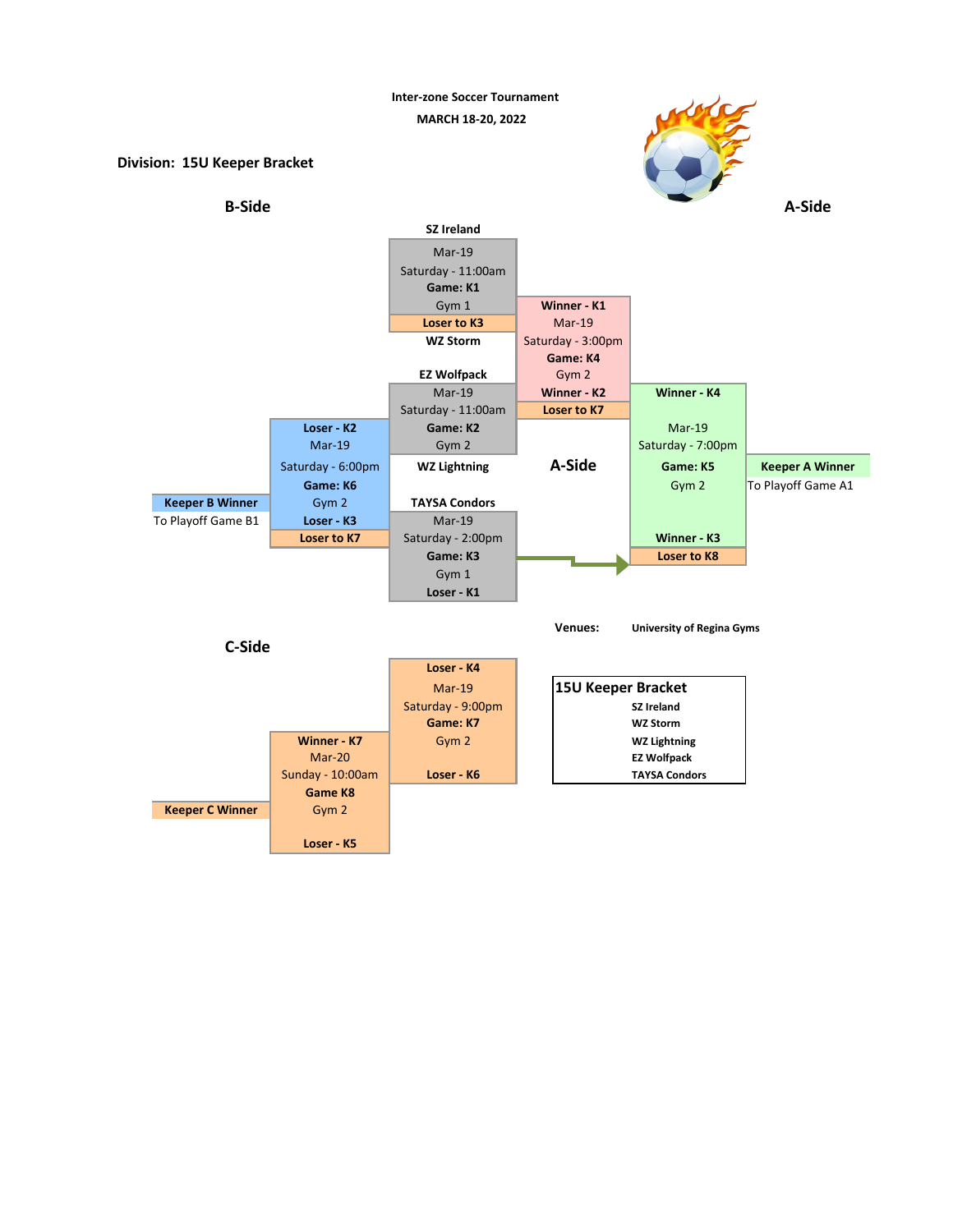**Inter-zone Soccer Tournament**



**MARCH 18-20, 2022**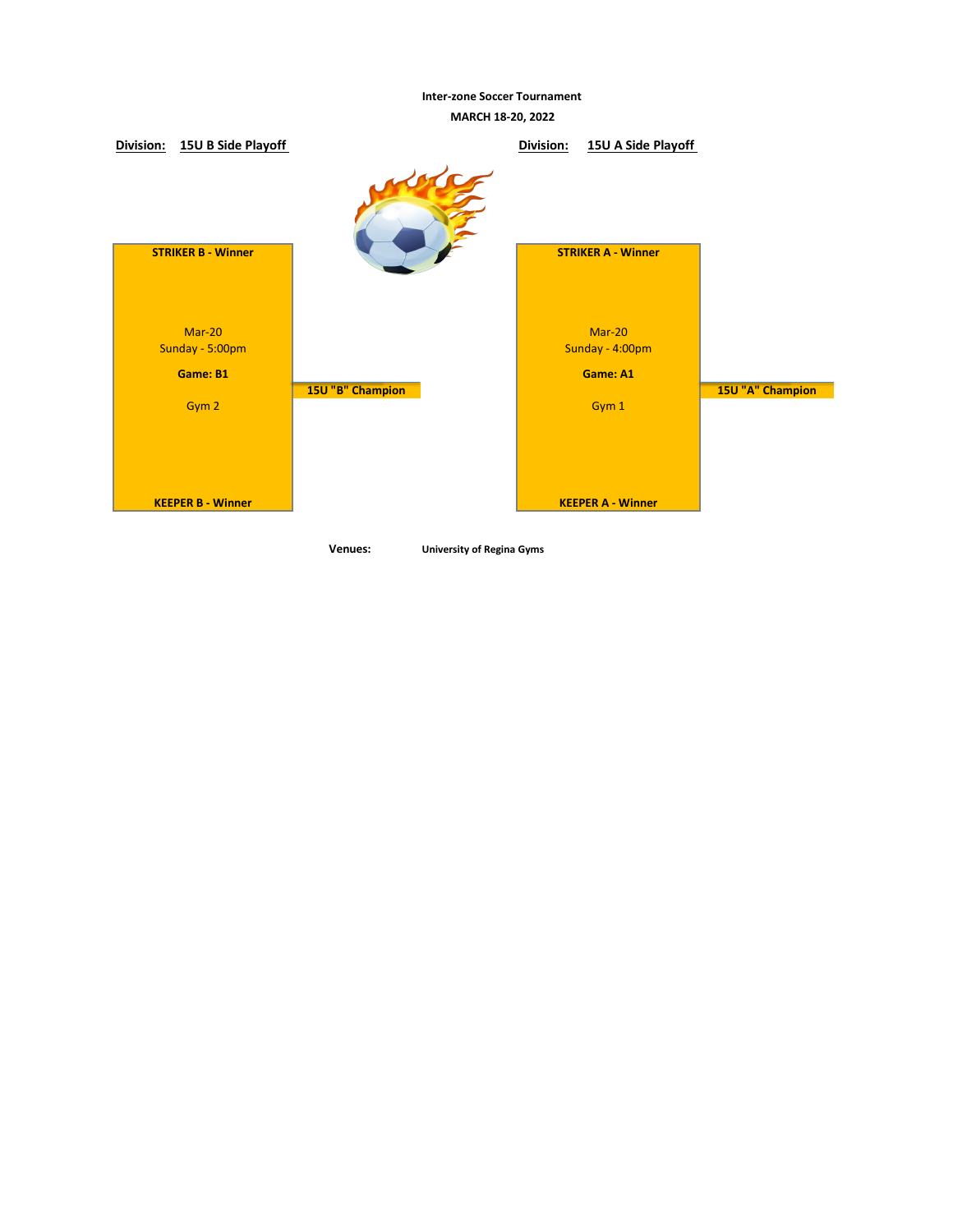**C-Side**





|                          | Saturday - 8:00pm        | <b>WZ Trail Blazers</b> | Saturday - 8:00pm        |                    |  |
|--------------------------|--------------------------|-------------------------|--------------------------|--------------------|--|
| <b>Winner - S6</b>       | Game: S7                 |                         | <b>Game: S6</b>          | <b>Winner - S8</b> |  |
| <b>Loser to Game S11</b> | Gym 1                    | <b>SZ Spain</b>         | Gym <sub>2</sub>         |                    |  |
|                          | Loser - S4               | $Mar-19$                | <b>Winner - S4</b>       |                    |  |
|                          | <b>Loser to Game S10</b> | Saturday - 10:00am      | <b>Loser to Game S11</b> |                    |  |
|                          |                          | Game: S4                |                          |                    |  |
|                          |                          | Gym2                    |                          |                    |  |
|                          |                          | Loser - S1              |                          |                    |  |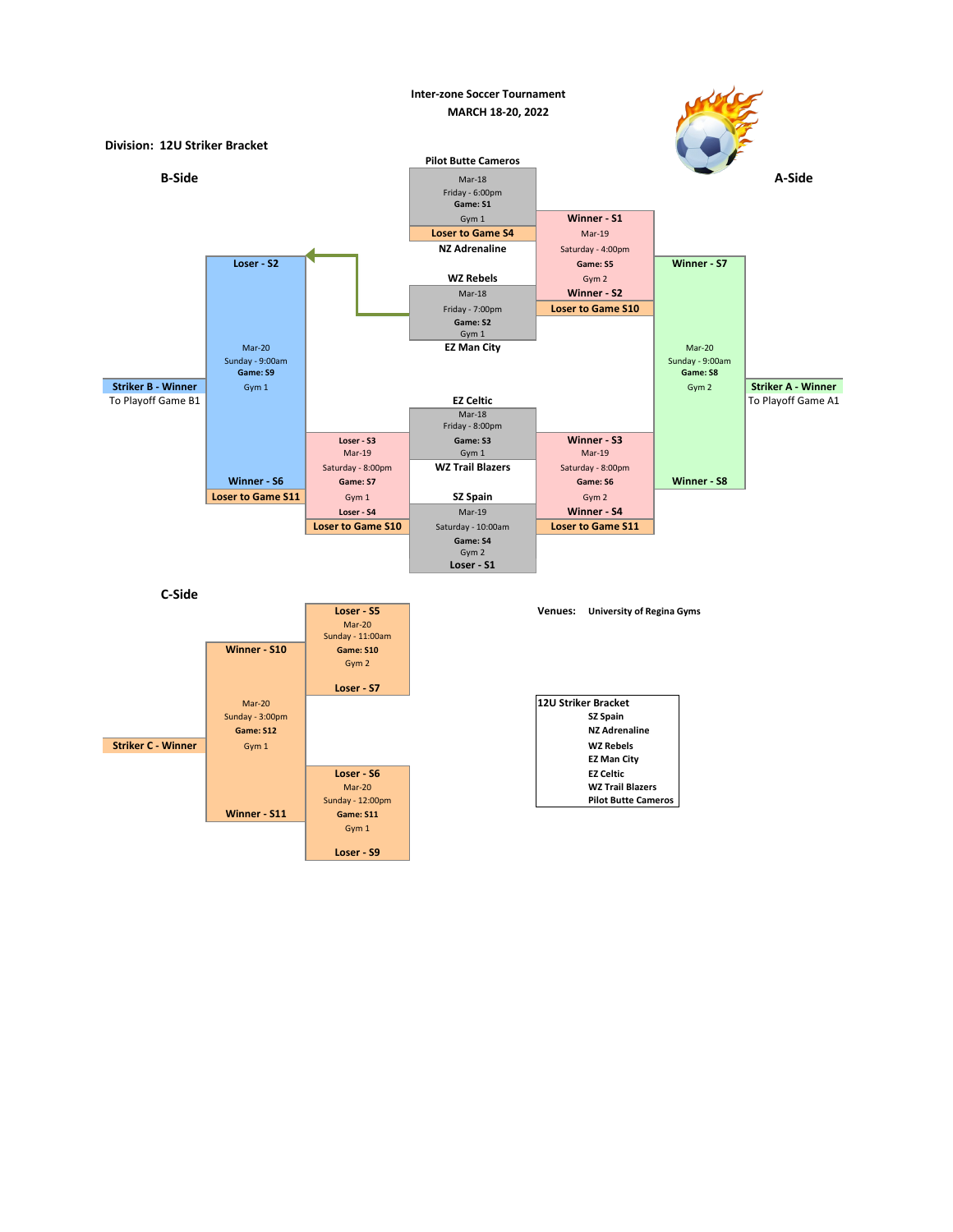| <b>12U Keeper Bracket</b> |                         |
|---------------------------|-------------------------|
|                           | <b>WZ Raiders</b>       |
|                           | <b>EZ AC Milan</b>      |
|                           | <b>SZ Italy</b>         |
|                           | <b>EZ Barcelona</b>     |
|                           | <b>NZ Fury</b>          |
|                           | <b>TAYSA Wolverines</b> |

**Venues: University of Regina Gyms**



| <b>C-Side</b>             |                    | Loser - K4              |
|---------------------------|--------------------|-------------------------|
|                           |                    | $Mar-20$                |
|                           |                    | <b>Sunday - 12:00pm</b> |
|                           | <b>Winner - K8</b> | Game: K8                |
|                           |                    | Gym 2                   |
|                           | Mar-20             | Loser - K5              |
|                           | Sunday - 4:00pm    |                         |
| <b>STRIKER C - Winner</b> | Game: K10          |                         |
|                           | Gym 2              | Loser - K6              |
|                           |                    | Mar-20                  |
|                           | <b>Winner - K9</b> | Sunday - 1:00pm         |
|                           |                    | Game: K9                |
|                           |                    | Gym 1                   |
|                           |                    | Loser - K7              |